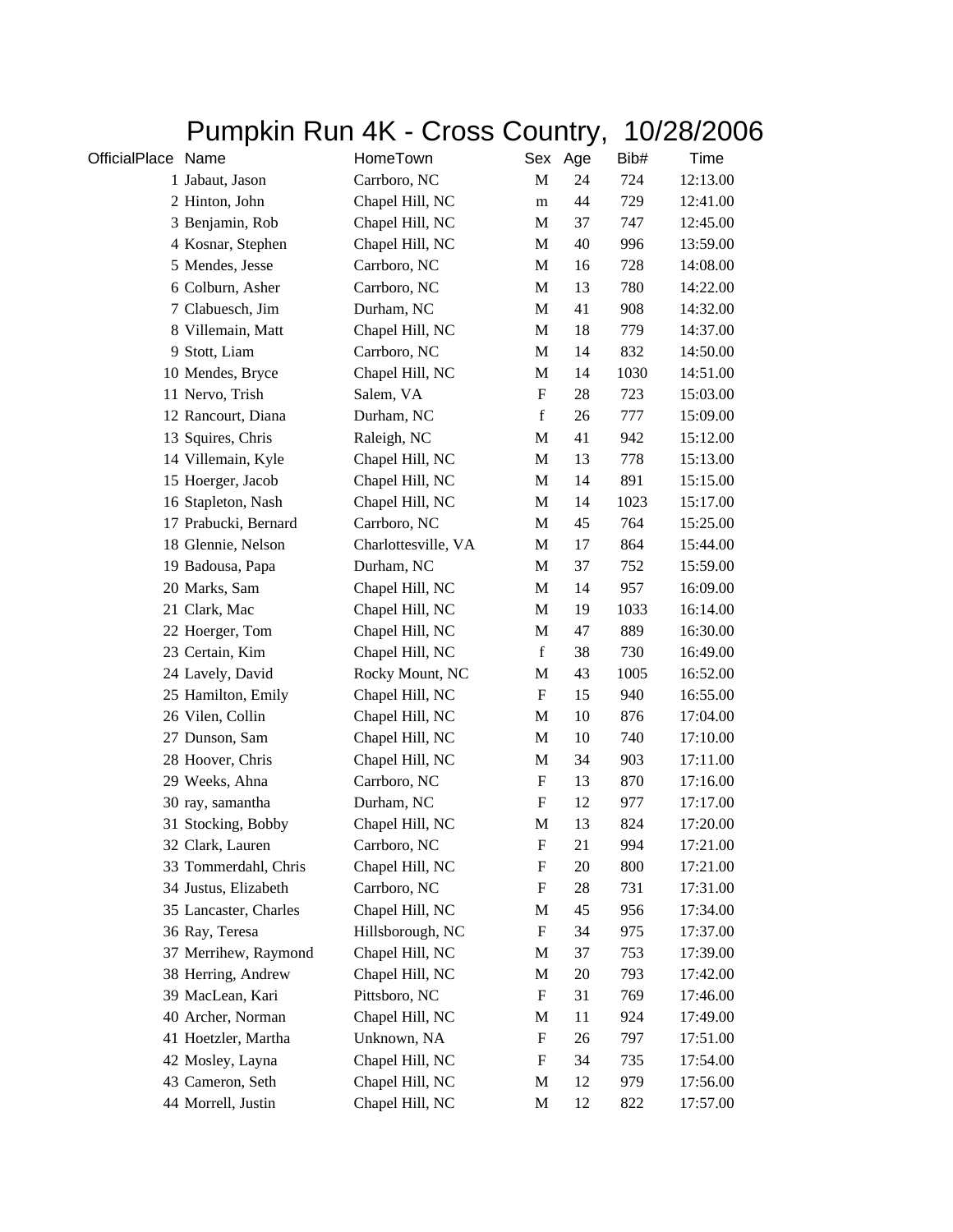| 45 Renn, Lydia                               | Chapel Hill, NC | F                         | 12             | 768  | 17:59.00 |
|----------------------------------------------|-----------------|---------------------------|----------------|------|----------|
| 46 Patterson, Evan                           | Chapel Hill, NC | M                         | 39             | 946  | 18:01.00 |
| 47 Osborne, Chuck                            | Chapel Hill, NC | M                         | 41             | 1022 | 18:02.00 |
| 48 warden, lee                               | boone, nc       | M                         | 22             | 955  | 18:03.00 |
| 49 Morrell, Dean                             | Chapel Hill, NC | M                         | 41             | 820  | 18:04.00 |
| 50 Meshnick, Margaret                        | Chapel Hill, NC | $\boldsymbol{\mathrm{F}}$ | 11             | 762  | 18:06.00 |
| 51 Huge, Matt                                | Chapel Hill, NC | M                         | 14             | 803  | 18:07.00 |
| 52 Smith, Alison                             | Chapel Hill, NC | F                         | 13             | 980  | 18:08.00 |
| 53 Smith, Jim                                | Chapel Hill, NC | M                         | 44             | 981  | 18:09.00 |
| 54 parks, jennifer                           | Durham, NC      | $\boldsymbol{\mathrm{F}}$ | 23             | 894  | 18:09.00 |
| 55 Oberlies, Nicholas                        | Chapel Hill, NC | M                         | 36             | 750  | 18:12.00 |
|                                              |                 |                           |                |      |          |
| 56 Thomason, Kathryn Lillard Chapel Hill, NC |                 | F                         | 14             | 1016 | 18:16.00 |
| 57 Smith, Brett                              | Chapel Hill, NC | M                         | 41             | 905  | 18:16.00 |
| 58 Neiswender, Andrew                        | Chapel Hill, NC | M                         | 11             | 945  | 18:17.00 |
| 59 Kolling-Perin, Sharon                     | Carrboro, NC    | $\boldsymbol{\mathrm{F}}$ | 29             | 837  | 18:17.00 |
| 60 Maffly-Kipp, Wesley                       | Chapel Hill, NC | M                         | 14             | 775  | 18:20.00 |
| 61 Braam, Grant                              | Chapel Hill, NC | M                         | 10             | 886  | 18:21.00 |
| 62 Young, Alexa                              | Chapel Hill, NC | F                         | 11             | 927  | 18:23.00 |
| 63 Kerwin, Sarah Jane                        | Chapel Hill, NC | F                         | 13             | 725  | 18:26.00 |
| 64 beard, clayton                            | Chapel Hill, NC | M                         | 41             | 892  | 18:28.00 |
| 65 Young, Randy                              | Chapel Hill, NC | M                         | 46             | 925  | 18:35.00 |
| 66 Cooper, Carlton                           | Raleigh, NC     | M                         | 50             | 964  | 18:38.00 |
| 67 Furey, Katie                              | Chapel Hill, NC | $\boldsymbol{\mathrm{F}}$ | 12             | 732  | 18:45.00 |
| 68 Soo, Ken                                  | Durham, NC      | M                         | 48             | 855  | 18:51.00 |
| 69 Fay, April                                | Unknown, NA     | F                         | 21             | 1034 | 18:54.00 |
| 70 lane, ashley                              | Chapel Hill, NC | F                         | 23             | 1006 | 18:59.00 |
| 71 Kolling-Perin, Joshua                     | Carrboro, NC    | M                         | 33             | 838  | 18:59.00 |
| 72 Kleissler, Matt                           | Chapel Hill, NC | M                         | 12             | 819  | 19:01.00 |
| 73 Knapp`, William                           | Chapel Hill, NC | M                         | 12             | 792  | 19:07.00 |
| 74 Cabell, Grant                             | Chapel Hill, NC | M                         | 11             | 959  | 19:07.00 |
| 75 Dunson, Simon                             | Chapel Hill, NC | M                         | $8\phantom{1}$ | 739  | 19:09.00 |
| 76 Hadler, Wayne                             | Carrboro, NC    | M                         | 52             | 781  | 19:10.00 |
| 77 Castellano, Ryan                          | Chapel Hill, NC | M                         | 10             | 755  | 19:10.00 |
| 78 Haus, Luke                                | Chapel Hill, NC | M                         | 11             | 958  | 19:11.00 |
| 79 Joseph, Steven                            | Chapel Hill, NC | M                         | 40             | 917  | 19:18.00 |
| 80 Young, Harrison                           | Chapel Hill, NC | M                         | 9              | 928  | 19:24.00 |
| 81 Nordwall, Bjorn                           | Chapel Hill, NC | M                         | 55             | 878  | 19:25.00 |
| 82 Miner, Sam                                | Chapel Hill, NC | M                         | 11             | 970  | 19:26.00 |
| 83 Heiser, Colette                           | Unknown, NA     | F                         | 13             | 1031 | 19:28.00 |
| 84 Bomba, Kevin                              | Chapel Hill, NC | M                         | 52             | 951  | 19:30.00 |
| 85 Kleissler, Daniel                         | Chapel Hill, NC | M                         | $8\phantom{1}$ | 817  | 19:40.00 |
| 86 Flournoy, Mark                            | Chapel Hill, NC | M                         | 12             | 909  | 19:42.00 |
| 87 Bennett, Josh                             | Chapel Hill, NC | M                         | 15             | 727  | 19:43.00 |
| 88 Allen, Zachary                            | Chapel Hill, NC | M                         | $8\phantom{1}$ | 932  | 19:45.00 |
| 89 Allen, Gregory                            | Chapel Hill, NC | M                         | 49             | 933  | 19:52.00 |
| 90 Davis, Sonia                              | Chapel Hill, NC | F                         | 40             | 1018 | 19:55.00 |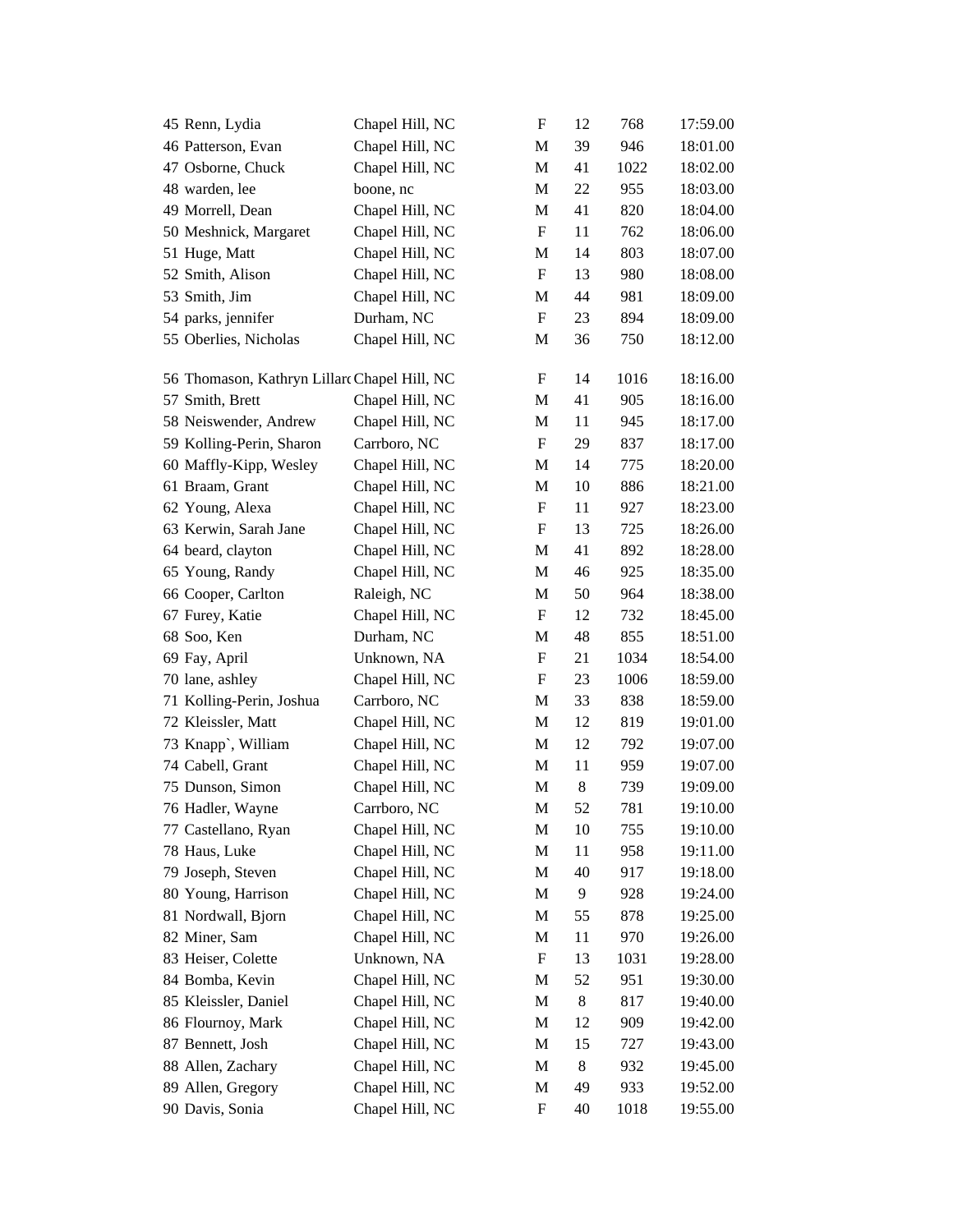|                    | 91 Hamilton, Will         | Chapel Hill, NC  | M                         | 10      | 788  | 19:56.00 |
|--------------------|---------------------------|------------------|---------------------------|---------|------|----------|
|                    | 92 Hoerger, Eric          | Chapel Hill, NC  | M                         | 16      | 890  | 19:59.00 |
|                    | 93 Cooper, Margaret       | Raleigh, NC      | $\boldsymbol{\mathrm{F}}$ | 46      | 965  | 19:59.00 |
|                    | 94 Zeman, Carleigh        | Chapel Hill, NC  | F                         | 13      | 790  | 20:01.00 |
|                    | 95 Ferguson, Cam          | Carrboro, NC     | M                         | 16      | 1019 | 20:01.00 |
|                    | 96 Hamilton, Carrie       | Chapel Hill, NC  | $\boldsymbol{\mathrm{F}}$ | 12      | 789  | 20:01.00 |
|                    | 97 Parker, Allie          | Chapel Hill, NC  | $\boldsymbol{\mathrm{F}}$ | 9       | 787  | 20:14.00 |
|                    | 98 Futch, Madeline        | Chapel Hill, NC  | F                         | 10      | 860  | 20:18.00 |
|                    | 99 Mendes, Lexi           | Chapel Hill, NC  | F                         | 12      | 911  | 20:20.00 |
|                    | 100 Gualtieri-Reed, Riley | Chapel Hill, NC  | M                         | 9       | 921  | 20:22.00 |
|                    | 101 Lynch-Daniels, Rachel | Unknown, NA      | $\boldsymbol{\mathrm{F}}$ | 13      | 799  | 20:23.00 |
|                    | 102 Mateer, Kevin         | Chapel Hill, NC  | M                         | 11      | 937  | 20:27.00 |
|                    | 103 O'Neil, Lauren        | Carrboro, NC     | $\boldsymbol{\mathrm{F}}$ | 37      | 734  | 20:28.00 |
|                    | 104 Anderson, Palmer      | Chapel Hill, NC  | M                         | 11      | 816  | 20:35.00 |
| 105 Herbert, Jos.  |                           | Carrboro, NC     | M                         | 53      | 848  | 20:36.00 |
|                    | 106 Maffly-Kipp, Joseph   | Chapel Hill, NC  | M                         | 12      | 774  | 20:37.00 |
|                    | 107 Kerwin, Rosie         | Chapel Hill, NC  | $\boldsymbol{\mathrm{F}}$ | 9       | 726  | 20:38.00 |
| 108 Huge, Jack     |                           | Chapel Hill, NC  | M                         | 12      | 804  | 20:40.00 |
|                    | 109 Weaver, Rachel        | Chapel Hill, NC  | F                         | 12      | 930  | 20:45.00 |
|                    | 110 McGibbon, Erin        | Carrboro, NC     | $\boldsymbol{\mathrm{F}}$ | 12      | 919  | 20:46.00 |
|                    | 111 Gilland, Kevin        | Chapel Hill, NC  | M                         | 7       | 966  | 20:46.00 |
|                    | 112 Mullis, Randy         | Carrboro, NC     | M                         | 46      | 851  | 20:47.00 |
|                    | 113 Mullis, Robin         | Carrboro, NC     | $\boldsymbol{\mathrm{F}}$ | 49      | 850  | 20:47.00 |
|                    | 114 mcknight, gregory     | Chapel Hill, NC  | M                         | 50      | 978  | 20:47.00 |
|                    | 115 Weaver, Laura         | Chapel Hill, NC  | F                         | 44      | 929  | 20:48.00 |
|                    | 116 Meshnick, Steven      | Chapel Hill, NC  | M                         | 54      | 761  | 20:53.00 |
|                    | 117 Eldred, Tracy         | Carrboro, NC     | $\boldsymbol{\mathrm{F}}$ | 36      | 950  | 21:01.00 |
|                    | 118 McGrievy, Matt        | Pittsboro, NC    | M                         | 32      | 962  | 21:06.00 |
|                    | 119 Clossick, Tina        | Chapel Hill, NC  | F                         | 35      | 896  | 21:07.00 |
| 120 Weeks, Elle    |                           | Carrboro, NC     | F                         | 11      | 872  | 21:10.00 |
|                    | 121 Weeks, Kevin          | Carrboro, NC     | M                         | 42      | 873  | 21:11.00 |
|                    | 122 McGibbon, Andy        | Carrboro, NC     | M                         | 43      | 918  | 21:11.00 |
| 123 Braam, Rees    |                           | Chapel Hill, NC  | M                         | $\,8\,$ | 888  | 21:12.00 |
|                    | 124 Elliott, Leslie       | Carrboro, NC     | F                         | 52      | 904  | 21:15.00 |
| 125 Zeman, Matt    |                           | Chapel Hill, NC  | M                         | 15      | 791  | 21:15.00 |
|                    | 126 Brubaker, Nils        | Chapel Hill, NC  | M                         | 54      | 900  | 21:16.00 |
|                    | 127 Nobblitt, Christopher | Hillsborough, NC | M                         | 12      | 969  | 21:16.00 |
| 128 Larsen, Ken    |                           | Chapel Hill, NC  | M                         | 58      | 967  | 21:19.00 |
| 129 Galt, Cassi    |                           | Carrboro, NC     | F                         | 27      | 738  | 21:23.00 |
|                    | 130 Brobst, Madeline      | Chapel Hill, NC  | F                         | 9       | 736  | 21:24.00 |
| 131 fralix, teresa |                           | Asheville, NC    | F                         | 44      | 1028 | 21:32.00 |
| 132 Bivona, Lisa   |                           | Carrboro, NC     | F                         | 41      | 733  | 21:34.00 |
|                    | 133 Dwyer, Jenna          | Chapel Hill, NC  | F                         | 13      | 906  | 21:37.00 |
| 134 jordan, holly  |                           | Asheville, NC    | F                         | 47      | 1029 | 21:38.00 |
|                    | 135 Oberlies, Hollis      | Chapel Hill, NC  | F                         | 35      | 751  | 21:45.00 |
|                    | 136 Medford, Hannah       | RALEIGH, NC      | F                         | 9       | 880  | 21:51.00 |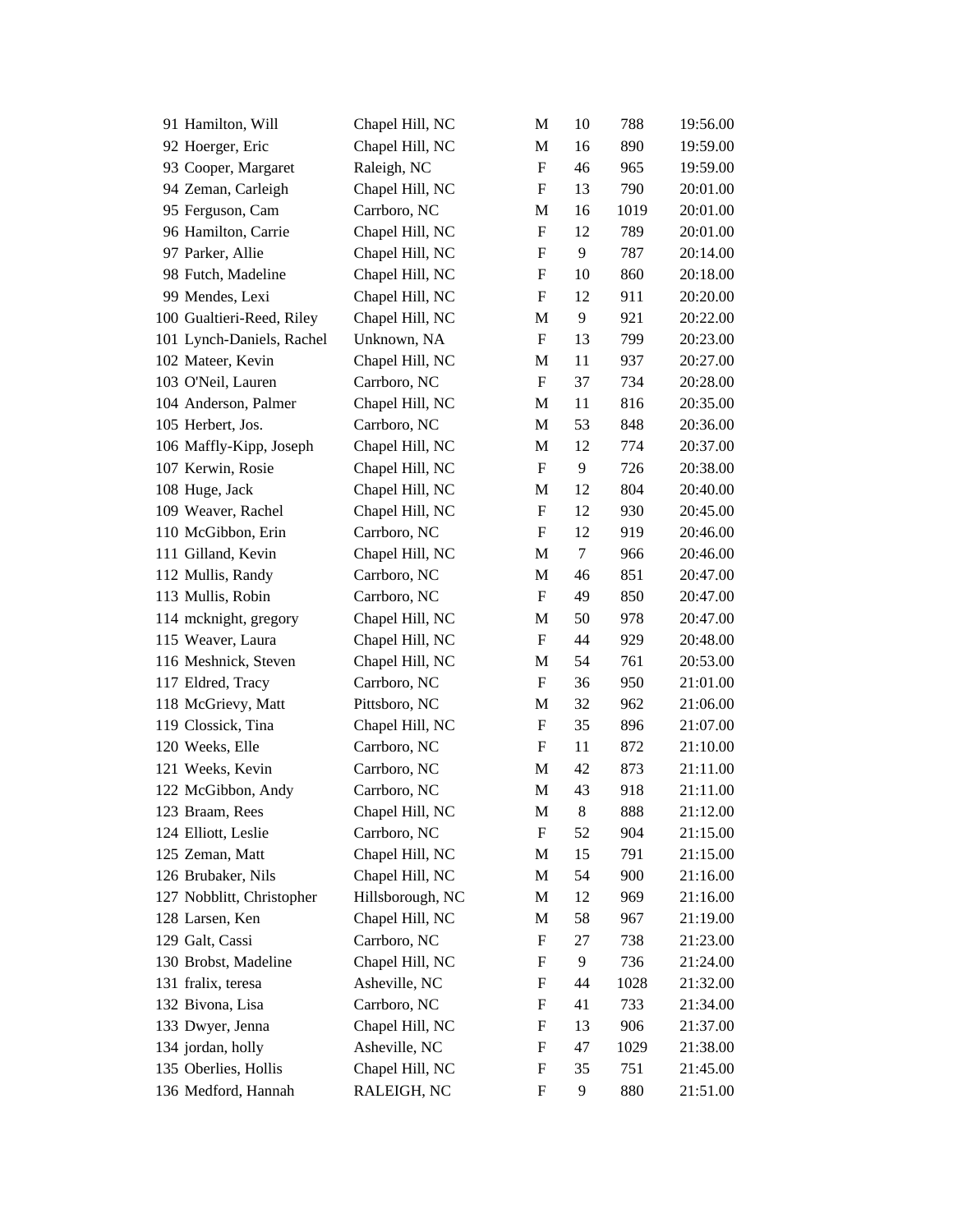| 137 Pande, Nina           | Chapel Hill, NC  | $\boldsymbol{\mathrm{F}}$ | 12    | 939  | 22:01.00 |
|---------------------------|------------------|---------------------------|-------|------|----------|
| 138 Medford, Marc         | RALEIGH, NC      | M                         | 37    | 879  | 22:01.00 |
| 139 Horton, Julie         | Chapel Hill, NC  | $\boldsymbol{\mathrm{F}}$ | 50    | 744  | 22:06.00 |
| 140 Palmer, Molly         | Chapel Hill, NC  | F                         | 7     | 882  | 22:10.00 |
| 141 Archer, Janet         | Chapel Hill, NC  | F                         | 46    | 923  | 22:11.00 |
| 142 Boyle, Phillip        | Carrboro, NC     | M                         | 53    | 808  | 22:11.00 |
| 143 Carswell, Lori        | Chapel Hill, NC  | $\boldsymbol{\mathrm{F}}$ | 43    | 982  | 22:21.00 |
| 144 Young, Kelly          | Chapel Hill, NC  | F                         | 43    | 926  | 22:22.00 |
| 145 Alzona, Lizabeth      | Chapel Hill, NC  | F                         | 40    | 785  | 22:26.00 |
| 146 Visco, Anthony        | Chapel Hill, NC  | m                         | 39    | 866  | 22:28.00 |
| 147 Ferguson, Robert      | Carrboro, NC     | M                         | 51    | 987  | 22:34.00 |
| 148 Sztukowski, Christina | Chapel Hill, NC  | F                         | 13    | 995  | 22:40.00 |
| 149 Soo, Julia            | Durham, NC       | F                         | 14    | 856  | 22:42.00 |
| 150 Moses, Kitty          | Durham, NC       | F                         | 51    | 854  | 22:43.00 |
| 151 Mazzocchi, Mary Clare | Chapel Hill, NC  | F                         | 13    | 897  | 22:47.00 |
| 152 Junker, Ellen         | Carrboro, NC     | F                         | 47    | 737  | 22:52.00 |
| 153 Dirito, Rachel        | Durham, NC       | F                         | 26    | 840  | 22:53.00 |
| 154 Boyle, Erin           | Carrboro, NC     | F                         | 11    | 810  | 22:56.00 |
| 155 Matthews, Tammy       | Chapel Hill, NC  | $\boldsymbol{F}$          | 36    | 944  | 22:59.00 |
| 156 Maffly-Kipp, David    | Chapel Hill, NC  | M                         | $8\,$ | 773  | 23:00.00 |
| 157 Williams, Jeffrey     | Chapel Hill, NC  | M                         | 9     | 934  | 23:02.00 |
| 158 Dwyer, Mary           | Chapel Hill, NC  | F                         | 40    | 907  | 23:04.00 |
| 159 Bomba, Lauren         | Chapel Hill, NC  | F                         | 22    | 952  | 23:05.00 |
| 160 Alzona, Mortimer      | Chapel Hill, NC  | M                         | 40    | 786  | 23:06.00 |
| 161 Mateer, Chris         | Chapel Hill, NC  | M                         | $8\,$ | 972  | 23:08.00 |
| 162 Hammond, Phil         | Chapel Hill, NC  | M                         | 39    | 749  | 23:12.00 |
| 163 Vilen, Leigha         | Chapel Hill, NC  | F                         | 10    | 877  | 23:15.00 |
| 164 Kaye, Aaron           | Chapel Hill, NC  | M                         | 14    | 1015 | 23:17.00 |
| 165 McCarville, Joe       | Durham, NC       | M                         | 48    | 815  | 23:20.00 |
| 166 Green, Christie       | Durham, NC       | F                         | 28    | 839  | 23:46.00 |
| 167 Bryson, Leah          | Pittsboro, NC    | F                         | 14    | 1032 | 23:50.00 |
| 168 Rogers, Kathleen      | Hillsborough, NC | $\boldsymbol{\mathrm{F}}$ | 33    | 985  | 23:50.00 |
| 169 Noe, Lawrence         | Chapel Hill, NC  | M                         | 47    | 834  | 23:53.00 |
| 170 O'Grady, Garry        | Carrboro, NC     | M                         | 40    | 976  | 23:56.00 |
| 171 McGuire, Trish        | Carrboro, NC     | F                         | 45    | 847  | 24:00.00 |
| 172 Colburn, Kate         | Carrboro, NC     | F                         | 49    | 782  | 24:01.00 |
| 173 Fair, Corrie          | Chapel Hill, NC  | F                         | 23    | 831  | 24:04.00 |
| 174 Palmer, Allison       | Chapel Hill, NC  | F                         | 36    | 881  | 24:14.00 |
| 175 Wooten, Evey          | Durham, NC       | F                         | 37    | 1027 | 24:23.00 |
| 176 Lasher, Lily          | WAKE FOREST, NC  | F                         | 10    | 1013 | 24:28.00 |
| 177 Oakleaf, Linda        | Pittsboro, NC    | F                         | 35    | 993  | 24:28.00 |
| 178 Visco, Jessica        | Chapel Hill, NC  | F                         | 40    | 865  | 24:29.00 |
| 179 Updike, Sharon        | Chapel Hill, NC  | F                         | 43    | 760  | 24:37.00 |
| 180 McSwain, Walker       | Apex, NC         | M                         | 28    | 852  | 24:39.00 |
| 181 Squires, Hope         | Raleigh, NC      | F                         | 34    | 943  | 24:43.00 |
| 182 Polk Joseph, Betsy    | Chapel Hill, NC  | F                         | 39    | 763  | 24:49.00 |
|                           |                  |                           |       |      |          |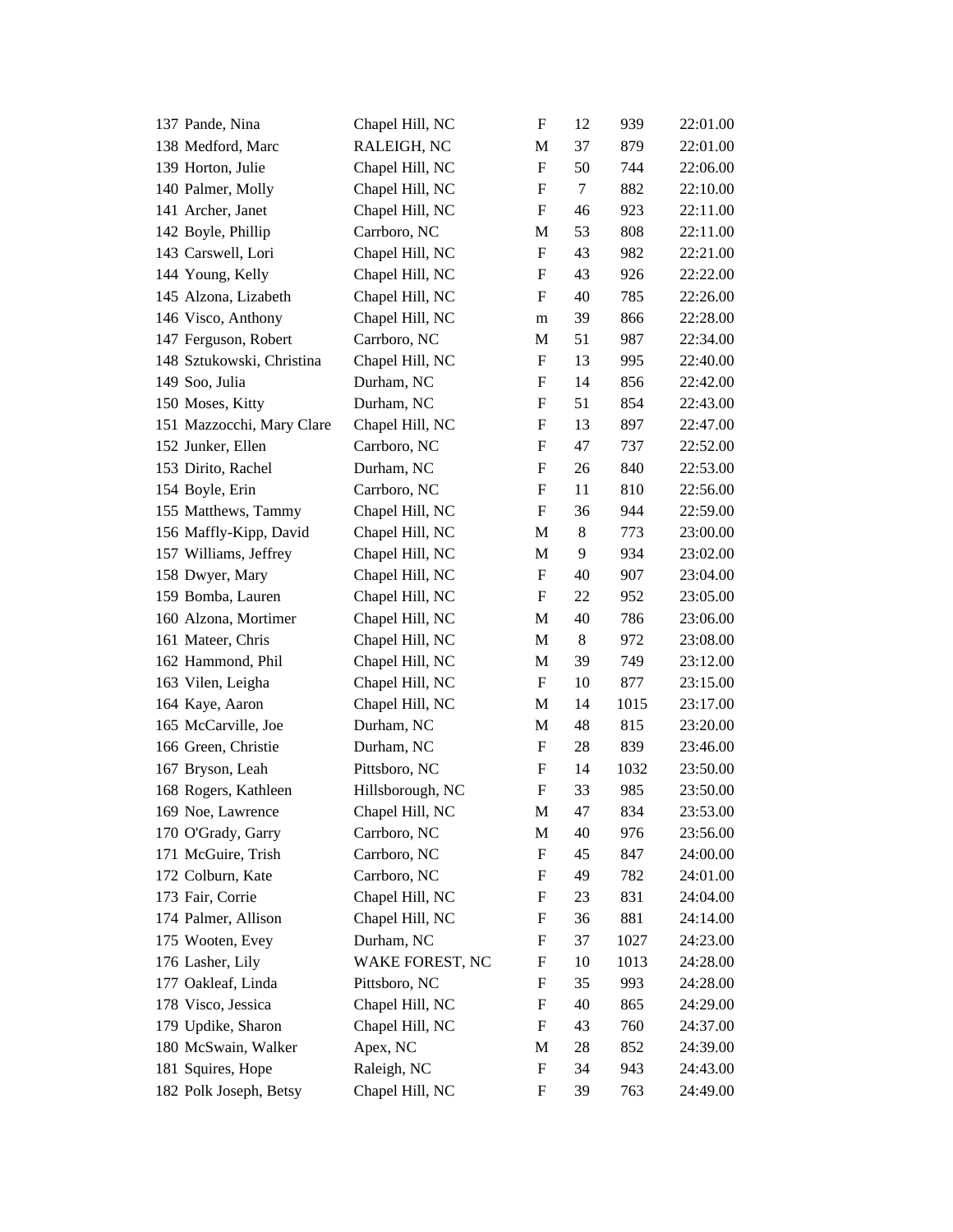| 183 Rose, Jill              | Chapel Hill, NC  | F                         | 38    | 767  | 24:53.00 |
|-----------------------------|------------------|---------------------------|-------|------|----------|
| 184 Hoover, Rachel          | Chapel Hill, NC  | $\mathbf F$               | 34    | 902  | 24:55.00 |
| 185 morrell, mia            | Chapel Hill, NC  | $\mathbf F$               | 8     | 823  | 24:59.00 |
| 186 Lotina, Leslie          | Chapel Hill, NC  | F                         | 51    | 986  | 25:00.00 |
| 187 Morrell, Karen          | Chapel Hill, NC  | F                         | 42    | 821  | 25:00.00 |
| 188 Romaine, Catherine      | Chapel Hill, NC  | F                         | 10    | 798  | 25:03.00 |
| 189 Gunning, Madison        | Chapel Hill, NC  | F                         | 10    | 983  | 25:03.00 |
| 190 Long, Ken               | Monroe, NC       | M                         | 32    | 1011 | 25:10.00 |
| 191 Briggs, Melissa         | Chapel Hill, NC  | F                         | 25    | 992  | 25:13.00 |
| 192 Conroy, Kaleigh         | Concord, NC      | F                         | 15    | 884  | 25:13.00 |
| 193 Parks, Kristin          | Carrboro, NC     | F                         | 37    | 910  | 25:14.00 |
| 194 Thomason, Susan Lillard | Chapel Hill, NC  | $\boldsymbol{\mathrm{F}}$ | 47    | 1017 | 25:18.00 |
| 195 Wiegerink, Robin        | Chapel Hill, NC  | F                         | 43    | 748  | 25:19.00 |
| 196 Castellano, Anthony     | Chapel Hill, NC  | M                         | 6     | 757  | 25:20.00 |
| 197 Castellano, Kris        | Chapel Hill, NC  | F                         | 37    | 758  | 25:25.00 |
| 198 beaumont, suzanne       | WAKE FOREST, NC  | F                         | 49    | 1012 | 25:34.00 |
| 199 Lasher, Robin           | WAKE FOREST, NC  | F                         | 9     | 1014 | 25:35.00 |
| 200 Hamilton, Mary          | Chapel Hill, NC  | $\boldsymbol{\mathrm{F}}$ | 49    | 971  | 25:48.00 |
| 201 Fair, Lyn               | Chapel Hill, NC  | F                         | 49    | 830  | 25:49.00 |
| 202 Cabell, Jackson         | Chapel Hill, NC  | M                         | 8     | 960  | 25:55.00 |
| 203 O'Hara, Kirsten         | Durham, NC       | $\mathbf F$               | 26    | 989  | 25:56.00 |
| 204 Hendricks, Nancy        | Chapel Hill, NC  | F                         | 37    | 776  | 25:58.00 |
| 205 Huang, Yolanda          | Chapel Hill, NC  | $\boldsymbol{\mathrm{F}}$ | 25    | 746  | 26:03.00 |
| 206 Smith, Michelle         | Carrboro, NC     | F                         | 28    | 765  | 26:15.00 |
| 207 Akos, Sloane            | Durham, NC       | F                         | 36    | 745  | 26:16.00 |
| 208 Griffin, Alex H.        | Hillsborough, NC | F                         | 12    | 836  | 26:19.00 |
| 209 Long, Hallie            | DURHAM, NC       | F                         | 33    | 1001 | 26:26.00 |
| 210 Griffin, Alexandra P.   | Hillsborough, NC | F                         | 44    | 835  | 26:26.00 |
| 211 Smoker, Amy             | Chapel Hill, NC  | М                         | 41    | 766  | 26:28.00 |
| 212 Hankins, Alexa          | Chapel Hill, NC  | F                         | $8\,$ | 796  | 26:28.00 |
| 213 Hanson-Baldauf, Dana    | Chapel Hill, NC  | F                         | 37    | 770  | 26:34.00 |
| 214 Raines, Lizzie          | Chapel Hill, NC  | $\boldsymbol{\mathrm{F}}$ | 13    | 999  | 26:39.00 |
| 215 Burns, Beth             | Durham, NC       | $\mathbf F$               | 39    | 857  | 26:40.00 |
| 216 Gunning, Holly          | Chapel Hill, NC  | F                         | 38    | 984  | 26:42.00 |
| 217 Kern, Kayla             | Chapel Hill, NC  | F                         | 7     | 948  | 26:46.00 |
| 218 Kern, Carolyn           | Chapel Hill, NC  | F                         | 36    | 949  | 26:52.00 |
| 219 Braam, Carl             | Chapel Hill, NC  | M                         | 45    | 887  | 27:15.00 |
| 220 Henke, Sarah            | Chapel Hill, NC  | F                         | 17    | 991  | 27:26.00 |
| 221 Henke, Kevin            | Chapel Hill, NC  | M                         | 45    | 990  | 27:35.00 |
| 222 Granda, Kaity           | Chapel Hill, NC  | F                         | 43    | 916  | 27:36.00 |
| 223 Kosnar, Margaret        | Chapel Hill, NC  | F                         | 31    | 997  | 27:53.00 |
| 224 Nutley, Tara            | Chapel Hill, NC  | F                         | 38    | 961  | 28:00.00 |
| 225 Wright, Tracy           | Chapel Hill, NC  | F                         | 36    | 843  | 28:02.00 |
| 226 Wright, Tucker          | Chapel Hill, NC  | M                         | 6     | 844  | 28:03.00 |
| 227 Hale, Ethan             | Carrboro, NC     | M                         | 10    | 938  | 28:09.00 |
| 228 Castellano, Matt        | Chapel Hill, NC  | M                         | 36    | 754  | 28:27.00 |